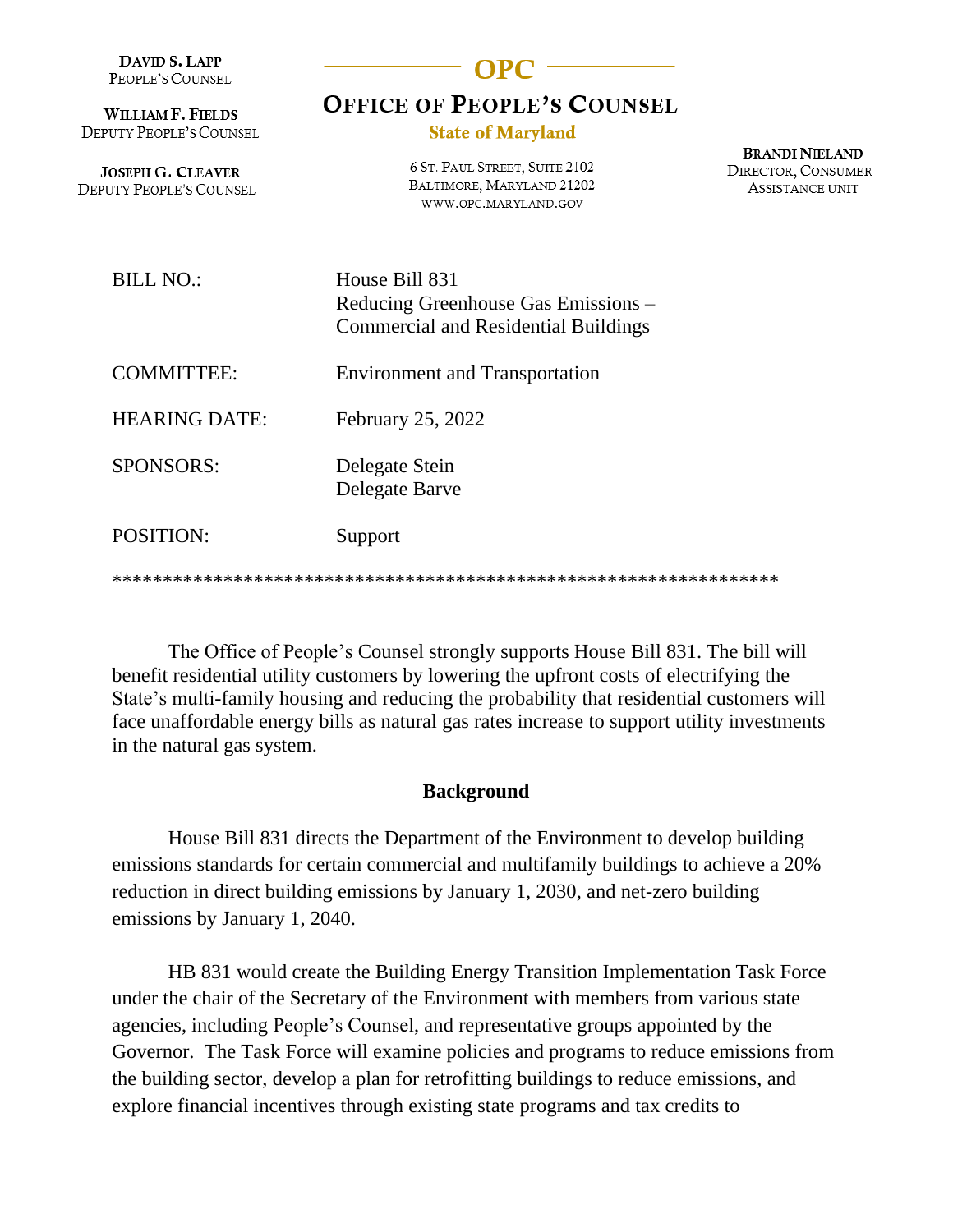decarbonize buildings. The Task Force will make recommendations to the Governor and General Assembly.

## **Comments**

## **1. HB 831's multi-family housing provisions will protect and benefit residential utility customers as the State acts to meet the challenges of climate change.**

Technical analyses show that electrification is the lowest cost means for meeting the State's climate policies for residential customers. This is the finding in the report of the Mitigation Working Group of the Maryland Commission on Climate Change: "Residential customers can save costs by electrifying all building end uses compared to using gas." The MWG's conclusion is supported by analyses performed by our office, and it is widely supported by analyses performed in other States.

Natural gas utility rates are rising and will continue to rise as the State electrifies. Despite the need to electrify, gas utilities are accelerating their infrastructure investments at an unprecedented rate. Setting aside investments for connecting *new* gas customers investments that by themselves are significant—the State's three largest utilities alone have plans to invest approximately \$4.8 billion over the next 20 years to replace *existing* infrastructure. Utilities plan to recover these investments from customers over many decades, through the end of the century. The revenue requirement for these investments is allocated across all customers. As customers leave the gas system to electrify, however, rates will increase for those remaining on the system, causing even more customers to leave the gas system.

Navigating the transition to electrification will be most challenging for less affluent customers, especially those living in multi-family housing who do not control their energy sources. Without intervention by the General Assembly, these households are highly vulnerable to paying high rates as others electrify and save money. They are most likely to remain on fossil fuels longer than more affluent customers who are able and can afford to electrify. Put simply, policies are necessary to ensure that low and moderate-income households are among the first to electrify, not the last.

HB 831 directly addresses the challenges of electrification for residential customers on a budget by requiring standards that will promote early weatherization and electric heat pump installations in multi-family dwellings. It is thus a critical component of State policies for meeting the challenges of climate change.